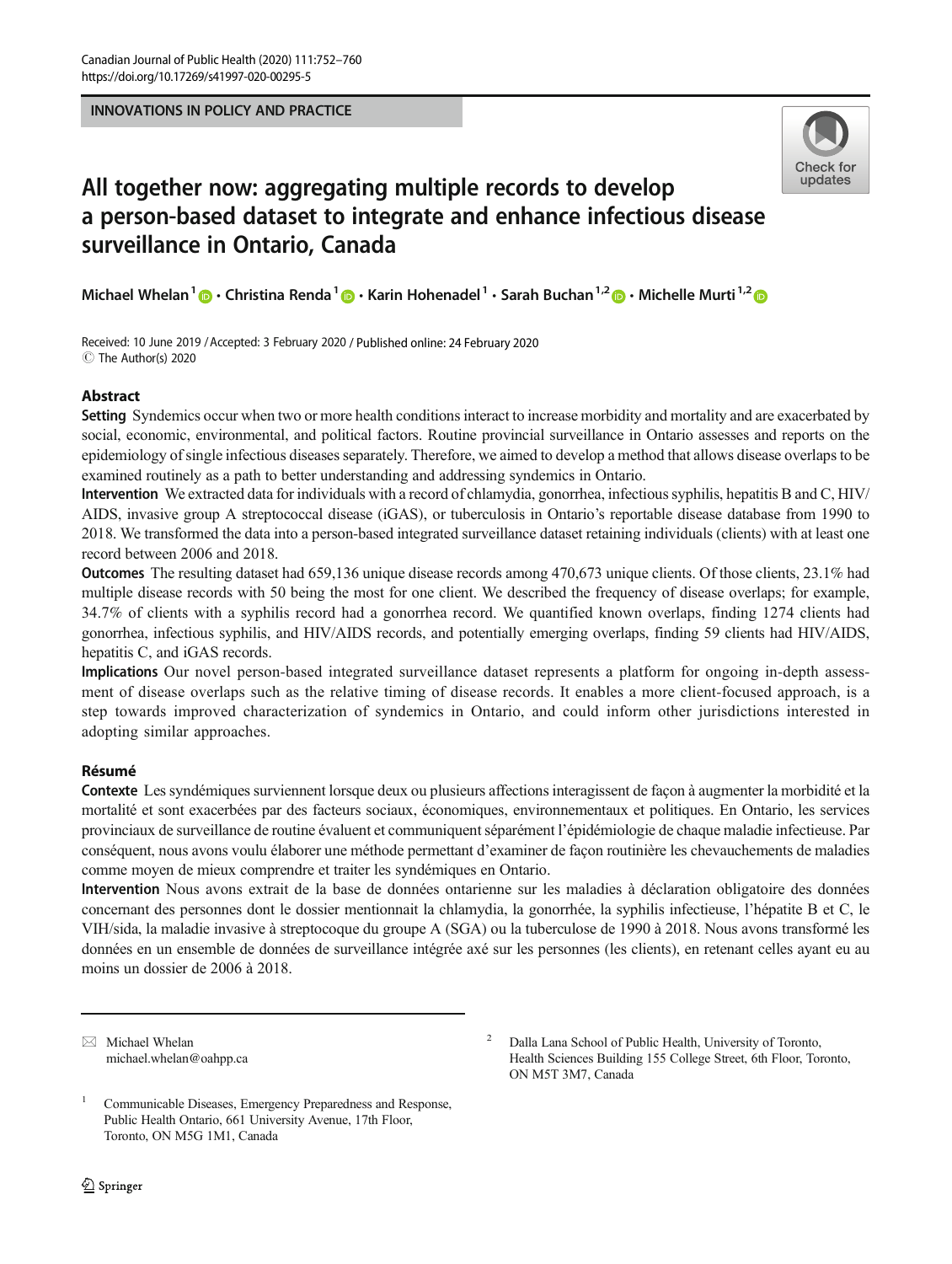Résultats L'ensemble de données résultant comprenait 659 136 dossiers de maladie distincts concernant 470 673 clients. Parmi ces clients, 23,1 % avaient plusieurs dossiers de maladie, 50 étant le plus grand nombre pour un client. Nous avons décrit la fréquence des chevauchements de maladies : par exemple, 34,7 % des clients dont un dossier mentionnait la syphilis avaient un dossier relatif à la gonorrhée. Nous avons quantifié les chevauchements connus et conclu que 1 274 clients avaient des dossiers mentionnant la gonorrhée, la syphilis infectieuse et le VIH/sida, puis les chevauchements possiblement émergents, ce qui nous a permis de conclure que 59 clients avaient des dossiers relatifs au VIH/sida, à l'hépatite C et à la maladie invasive à SGA. Incidences Notre ensemble novateur de données de surveillance intégrée axé sur les personnes représente une plateforme

permettant l'évaluation approfondie en continu des chevauchements de maladies, comme la distribution temporelle des dossiers de maladie. Il favorise une approche davantage axée sur le client, constitue un pas vers l'amélioration de la caractérisation des syndémiques en Ontario et pourrait guider d'autres organisations souhaitant adopter des approches similaires.

Keywords Integrated . Infectious diseases . Surveillance . Public health

Mots-clés Intégré . Maladies infectieuses . Surveillance . Santé publique

# Setting

Syndemics, or synergistic epidemics, occur when two or more health conditions interact to increase morbidity and mortality in a population by more than the sum of their individual effects and are exacerbated by social, economic, environmental, and political factors (Singer [2009](#page-8-0)). The interaction between HIV, tuberculosis (TB), and poverty or marginalization is often used as an example of a syndemic (Singer et al. [2017\)](#page-8-0), where illness may progress more rapidly with disease coinfection (Public Health Agency of Canada [2014](#page-7-0)) and with health inequities exacerbating negative health outcomes (Khan et al. [2011](#page-7-0); Rivest et al. [2014](#page-8-0)). A recent community outbreak of invasive group A streptococcal (iGAS) disease in London, Ontario, provides a Canadian example of a potential syndemic. Almost half of the iGAS cases in the outbreak were among marginalized populations, specifically in people who use drugs, people who are underhoused, or both. Many of the cases had hepatitis C (HCV) co-infections and a number of them had HCV-HIV co-infections (Dickson et al. [2018\)](#page-7-0).

In Ontario, infectious disease surveillance is routinely conducted by assessing the epidemiology of individual diseases separately. Therefore, the extent to which infectious disease syndemics are present in Ontario is poorly characterized. Outbreak investigations, such as the iGAS outbreak described above, can identify potential syndemics; however, routine surveillance is not often set up to identify, monitor, and then publicly report on intersecting diseases and their related factors. A first step would be to take a more integrated approach and begin reporting on multiple diseases together (Murti et al. [2019](#page-7-0)). Some jurisdictions in Canada and the United States have made progress towards a more integrated approach to surveillance and reporting (Alberta Health [2015](#page-7-0); County of Los Angeles Public Health [2017;](#page-7-0) Drobnik et al. [2013;](#page-7-0) Wong et al. [2018\)](#page-8-0). Other jurisdictions may have an integrated approach, but for various reasons do not publicly report findings. Previous provincial analyses in Ontario looking at multiple and co-infections have been limited in scale with respect to years examined and diseases included and have not been incorporated in routine reporting (Bhanich-Supapol and Whelan [2011](#page-7-0); Lee et al. [2011;](#page-7-0) Ontario Agency for Health Protection and Promotion (Public Health Ontario) [2015\)](#page-7-0). To move towards a better understanding and characterization of the presence of syndemics involving infectious diseases in Ontario, we aimed to produce an integrated surveillance dataset platform to support the analysis of multiple disease events in a single individual.

Our initial objectives were twofold and intended to move us towards integrated infectious disease reporting in Ontario. The first was to develop a novel method to generate a reproducible client-based dataset from which to conduct integrated infectious disease surveillance in Ontario. The second was to conduct descriptive analyses of this initial dataset to assess the frequency of multiple disease events in individuals. This was done using a subset of diseases that have common modes of acquisition and transmission or among diseases with known co-morbidity, namely chlamydia, gonorrhea, infectious syphilis, acute and chronic hepatitis B (HBV), HCV, HIV/AIDS, tuberculosis (TB), and iGAS (Dickson et al. [2018](#page-7-0); Public Health Agency of Canada [2014](#page-7-0); Public Health Agency of Canada [2019\)](#page-8-0).

## **Intervention**

In Ontario, "Diseases of Public Health Significance" are required to be reported when identified to local public health units (PHUs) under the Health Protection and Promotion Act (Reports, RRO [1990](#page-8-0), Reg 569). PHUs are also required to conduct case follow-up and management and enter relevant case data into the integrated Public Health Information System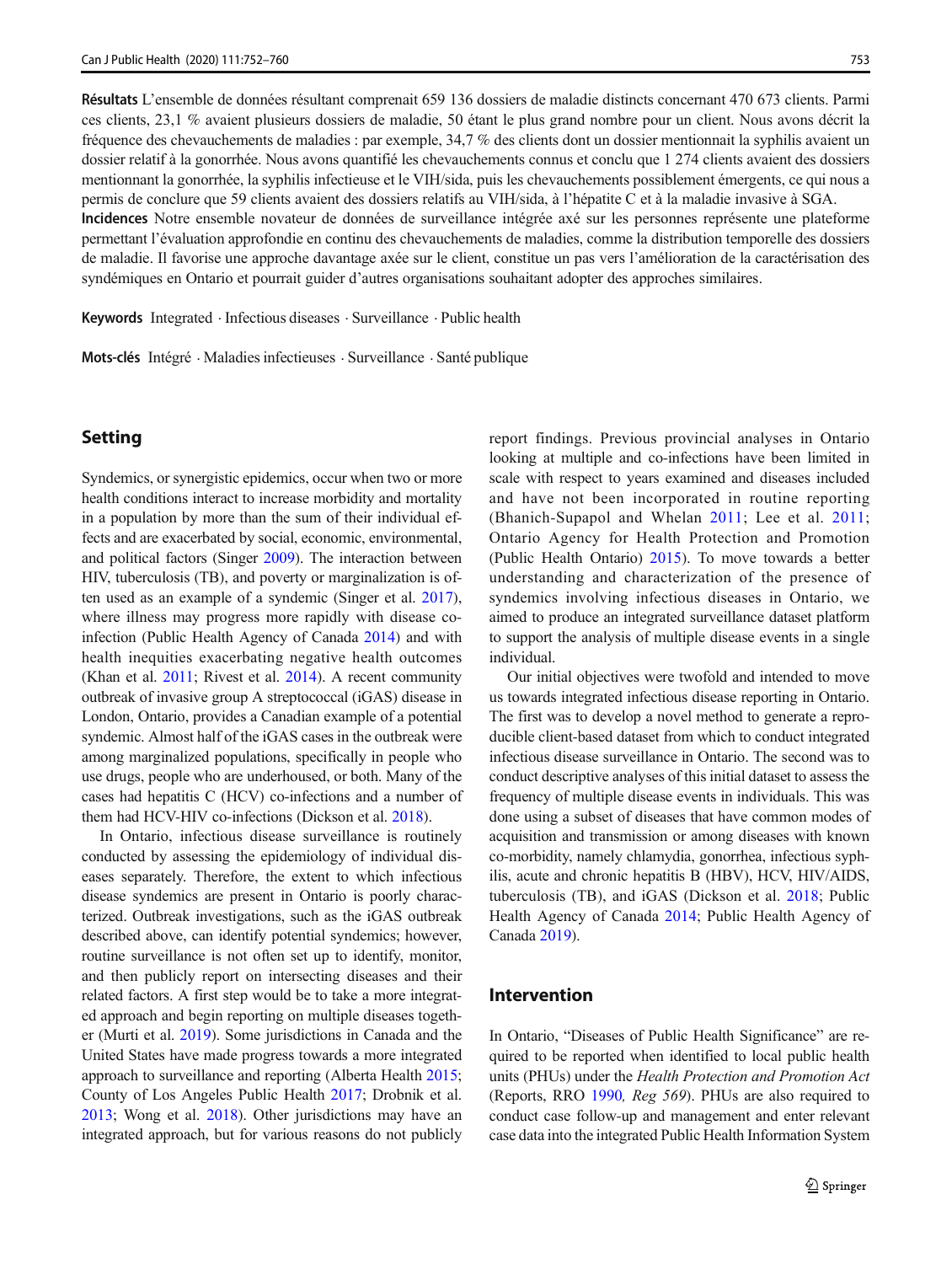(iPHIS). In iPHIS, a person is represented by a client record. iPHIS clients may have many disease records. These may constitute multiple records of the same disease representing separate infections, records of more than one disease type, or both of these.

To complete our first objective, we chose a study population consisting of all iPHIS clients with one or more records of any of the eight diseases of public health significance listed above, occurring between January 1, 2006 and July 15, 2018 (the most recent date of data availability at the time of extraction). To develop our dataset-generating algorithm, we extracted all disease records reported as confirmed cases of the eight diseases that occurred between January 1, 1990 and July 15, 2018. As iPHIS was introduced in 2006, imported client and disease records from the previous information system (January 1, 1990 to December 31, 2005) that were not subsequently cleaned during a new disease record entry in or after 2006 may represent unresolved duplicate client or disease records or records lacking data completeness and quality. Therefore, historical disease records (1990–2005) were only included if associated with clients in the study population.

We transformed all included disease records into a client-based dataset using the unique iPHIS client identifier that is common across all disease records for an individual person and an algorithm developed a priori as described below. Based on iPHIS entry guidelines, clients should not have multiple records of acute HBV, chronic HBV, HCV, and HIV/AIDS. Therefore, if an iPHIS client had multiple records logged for these diseases, we only included the earliest disease record for each of these four disease entities. From 2007 onwards, routine TB genotyping was in place, allowing PHUs to distinguish between new and ongoing TB episodes when two diagnoses occurred within 12 months of each other. Therefore, we included all TB records with a diagnosis in or after 2007. For TB records with a diagnosis prior to 2007, if two or more TB records were found within 12 months of each other, we only included the earliest record. PHUs are directed to ensure that each new disease record entry for chlamydia, gonorrhea, infectious syphilis, and iGAS represents a new infection (versus continuation of a previous infection); therefore, all disease records for these diseases were included. Infectious syphilis, hereafter referred to as syphilis, includes cases of primary, secondary, and early latent syphilis and infectious neurosyphilis.

We analyzed the final dataset to verify algorithm application and to ensure fidelity between original data extract and final dataset.

To complete our second objective, we (1) quantified the total number of clients and disease records; (2) quantified the number of disease records per client; (3) analyzed the number of records per client by disease type; and (4) examined the frequency of multiple record combinations for clients with selected disease types that have common epidemiology or known syndemic potential, specifically the following: (a) HIV/AIDS and TB; (b) HCV, HIV/AIDS, and iGAS; and (c) gonorrhea, HIV/AIDS, and syphilis. Analyses were performed using SAS Enterprise Guide v.7.1 (SAS Institute Inc., Cary, NC).

This project was approved by the Public Health Ontario (PHO) Ethics Review Board and the project team completed a privacy impact assessment (PIA), reviewed by PHO's Privacy Office. The PIA documents the privacy safeguards for the project, including limiting the use of client identifiers in the Syndemics dataset.

## Number of client and disease records

We extracted 1,109,122 records for our diseases of interest from iPHIS from January 1, 1990 to July 15, 2018. After applying the algorithm for disease record inclusion, 1,107,527 disease records remained, representing 857,284 clients. We removed clients without any disease records in or after 2006, leaving 470,673 clients, representing 659,136 disease records in our final client-based dataset (Fig. [1\)](#page-3-0).

#### Number of disease records per client

Of the 470,673 clients in the dataset, the majority (76.9%,  $n = 362,123$ ) had only one disease record (Table [1\)](#page-3-0). While clients with two or more disease records represented 23.1% of all clients, they accounted for 45.1% of disease records. Clients with four or more disease records accounted for 14.1% of disease records despite making up only 3.7% of clients (Table [1\)](#page-3-0). Of the 470,673 clients in the dataset,  $72.5\%$  ( $n = 341,282$ ) had one or more chlamydia record. Of the 108,550 clients with more than one disease record,  $91.1\%$  ( $n = 98,938$ ) had at least one chlamydia record. No client had records for all eight included diseases. The maximum number of disease types reported per client record was six, including chlamydia, gonorrhea, HCV and HIV/AIDS, syphilis, and HBV (3 clients), or iGAS (2 clients). The maximum number of disease records per client, including multiple records of the same disease type, was 50.

### Number and type of disease records per client

Across disease type combinations, percentages of clients with at least one disease record for two different disease types ranged from 0.1% to 56.0% (Table [2](#page-4-0)). Clients with at least one chlamydia record were the least likely to have another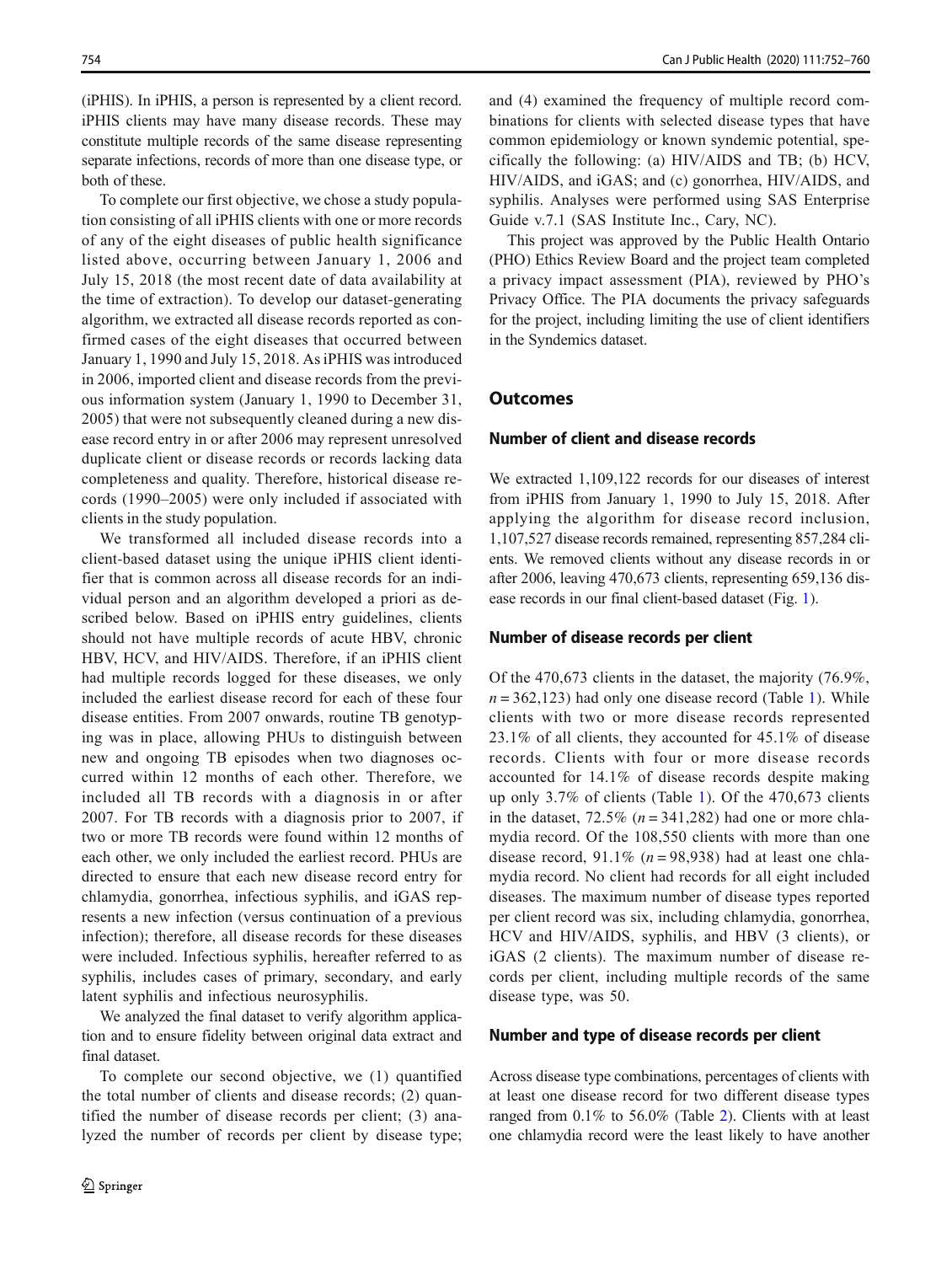<span id="page-3-0"></span>



Table 1 Percentage of clients by number of disease records and the percentage of disease records these clients represent

| Number of<br>disease records<br>per client | Number<br>of<br>clients | $\%$ of all<br>client<br>records | Number of disease<br>records associated<br>with these clients | $\%$ of all<br>disease<br>records |
|--------------------------------------------|-------------------------|----------------------------------|---------------------------------------------------------------|-----------------------------------|
| $\mathbf{1}$                               | 362,123                 | 76.9                             | 362,123                                                       | 54.9                              |
| $\overline{c}$                             | 70,041                  | 14.9                             | 140,082                                                       | 21.3                              |
| 3                                          | 21,273                  | 4.5                              | 63,819                                                        | 9.7                               |
| $4+$                                       | 17,236                  | 3.7                              | 93,112                                                        | 14.1                              |
| Total                                      | 470,673                 | 100                              | 659,136                                                       | 100                               |

disease type (11.6%) while clients with at least one syphilis record were the most likely to have another disease type (63.0%). Chlamydia records were common among clients with other STI records; 56.0% of clients with at least one gonorrhea record and 34.0% of clients with at least one syphilis record had at least one chlamydia record. The presence of at least one gonorrhea (34.7%) or HIV/AIDS (31.6%) disease record was common among clients with at least one syphilis record. Clients with an HIV/AIDS record often had a disease record of another type of STI, 19.9%, 20.1%, and 21.7% for chlamydia, gonorrhea, and syphilis, respectively (Table [2\)](#page-4-0).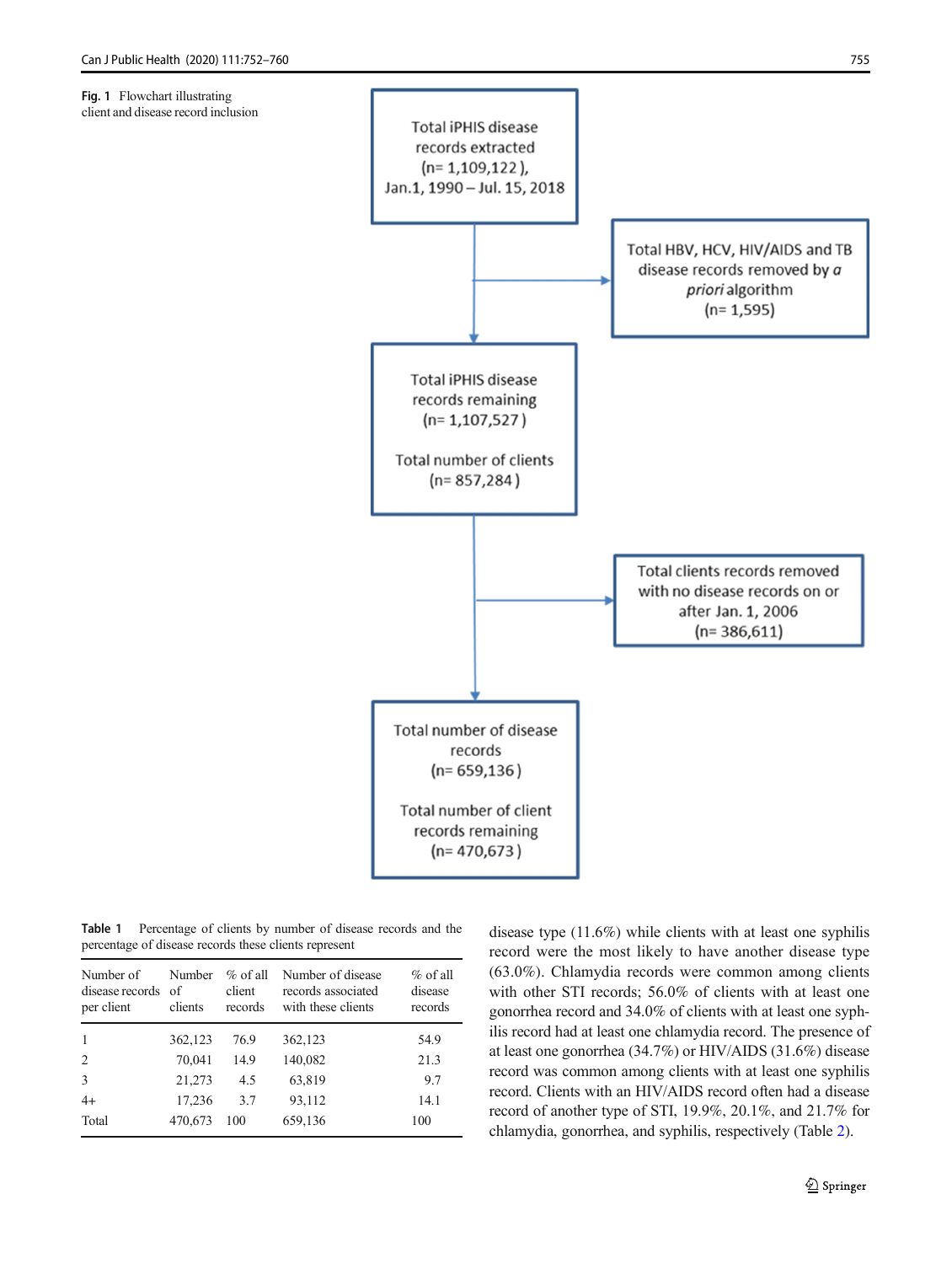<span id="page-4-0"></span>

|  | Table 2 Clients by disease record type and the percentage with record(s) for a different disease by type |  |  |  |  |  |
|--|----------------------------------------------------------------------------------------------------------|--|--|--|--|--|
|--|----------------------------------------------------------------------------------------------------------|--|--|--|--|--|

|                                         | Chlamydia | Gonorrhea | <b>HBV</b> | <b>HCV</b> | HIV/<br><b>AIDS</b> | iGAS | Syphilis | TB  | Any of the<br>other diseases |
|-----------------------------------------|-----------|-----------|------------|------------|---------------------|------|----------|-----|------------------------------|
| Chlamydia (no. of clients $= 341,282$ ) | N/A       | 9.2       | 0.6        | 1.6        | 0.7                 | 0.1  | 0.9      | 0.1 | 11.6                         |
| Gonorrhea (no. of clients $= 55,925$ )  | 56.0      | N/A       | 0.9        | 3.8        | 4.5                 | 0.2  | 5.3      | 0.1 | 61.2                         |
| HBV (no. of clients $= 33,189$ )        | 6.3       | 1.4       | N/A        | 3.0        | 1.5                 | 0.2  | 0.8      | 0.9 | 11.7                         |
| HCV (no. of clients $= 56,416$ )        | 9.6       | 3.8       | 1.8        | N/A        | 2.6                 | 1.3  | 0.8      | 0.4 | 16.0                         |
| $HIV/AIDS$ (no. of clients = 12,493)    | 19.9      | 20.1      | 4.1        | 11.6       | N/A                 | 0.7  | 21.7     | 1.7 | 47.9                         |
| iGAS (no. of clients $= 7968$ )         | 4.3       | 1.6       | 0.7        | 9.5        | 1.1                 | N/A  | 0.2      | 0.2 | 13.6                         |
| Syphilis (no. of clients $= 8598$ )     | 34.0      | 34.7      | 3.0        | 5.6        | 31.6                | 0.2  | N/A      | 0.3 | 63.0                         |
| TB (no. of clients $= 8100$ )           | 3.7       | 1.0       | 3.6        | 2.5        | 2.6                 | 0.2  | 0.3      | N/A | 12.0                         |

# Examining multiple records between different disease types

with an HIV/AIDS record, and 2.3% (1274/55,925) of clients with a gonorrhea record (Fig. [4](#page-5-0)).

Of clients with HIV/AIDS or TB records, 1.7% (207/12,493) of clients with an HIV/AIDS record had a TB record and 2.6% (207/8100) of clients with a TB record had an HIV/AIDS record (Fig. 2).

HCV records were present in 11.6% (1443/12,493) of clients with an HIV/AIDS record and 9.5% (758/7968) of clients with an iGAS record (Fig. [3\)](#page-5-0). HIV/AIDS and iGAS were observed in 86 clients, accounting for 0.7% and 1.1% of records among clients with HIV/AIDS and iGAS, respectively. There were 59 clients with records for all three infections, accounting for less than 1.0% of records among clients with any one of the three infections (Fig. [3](#page-5-0)).

Examining clients with at least one record of gonorrhea, HIV/AIDS, or syphilis, we found 1274 clients with records for all three (Fig. [4](#page-5-0)). This accounts for 14.8% (1274/8598) of clients with a syphilis record, 10.2% (1274/12,493) of clients



Fig. 2 Presence of HIV/AIDS and TB records among clients with at least one record of HIV/AIDS or TB

# Implications

This article describes our process and algorithm for successfully creating a reproducible client-based dataset for quantifying the degree to which individuals in Ontario have multiple records of epidemiologically linked diseases, which is a first for infectious disease surveillance in Ontario. Moreover, our methodology serves as a platform from which a client-based dataset can be produced and updated to support the ongoing analysis of any combination of diseases reported in the province that are of interest for integrated surveillance based on related epidemiology or syndemic potential. The methodology is flexible enough that additional variables collected during routine public health follow-up of cases, such as demographics and risk factors, can be added to the dataset for indepth analyses.

In addition to overcoming initial technical data manipulation challenges, our implementation was facilitated by three factors. First, under Ontario's Personal Health Information Protection Act [2004](#page-7-0) (Personal Health Information Protection Act [2004](#page-7-0)), PHO is permitted to collect, use, and disclose data for purposes as described in PHO's enabling legislation (Ontario Agency for Health Protection and Promotion Act [2007\)](#page-7-0), including surveillance. Second, having an integrated database with common client identifiers facilitated disease record linkage compared with previously described barriers experienced in other jurisdictions with siloed data sources (i.e., HIV data stored separately) (Gasner et al. [2014\)](#page-7-0). Third, analysis from a single provincial database enabled a more comprehensive assessment of the existence of multiple records per client where disease records may be associated with various PHUs in the province. Smaller jurisdictions may be able to repeat these methods to inform local planning, but may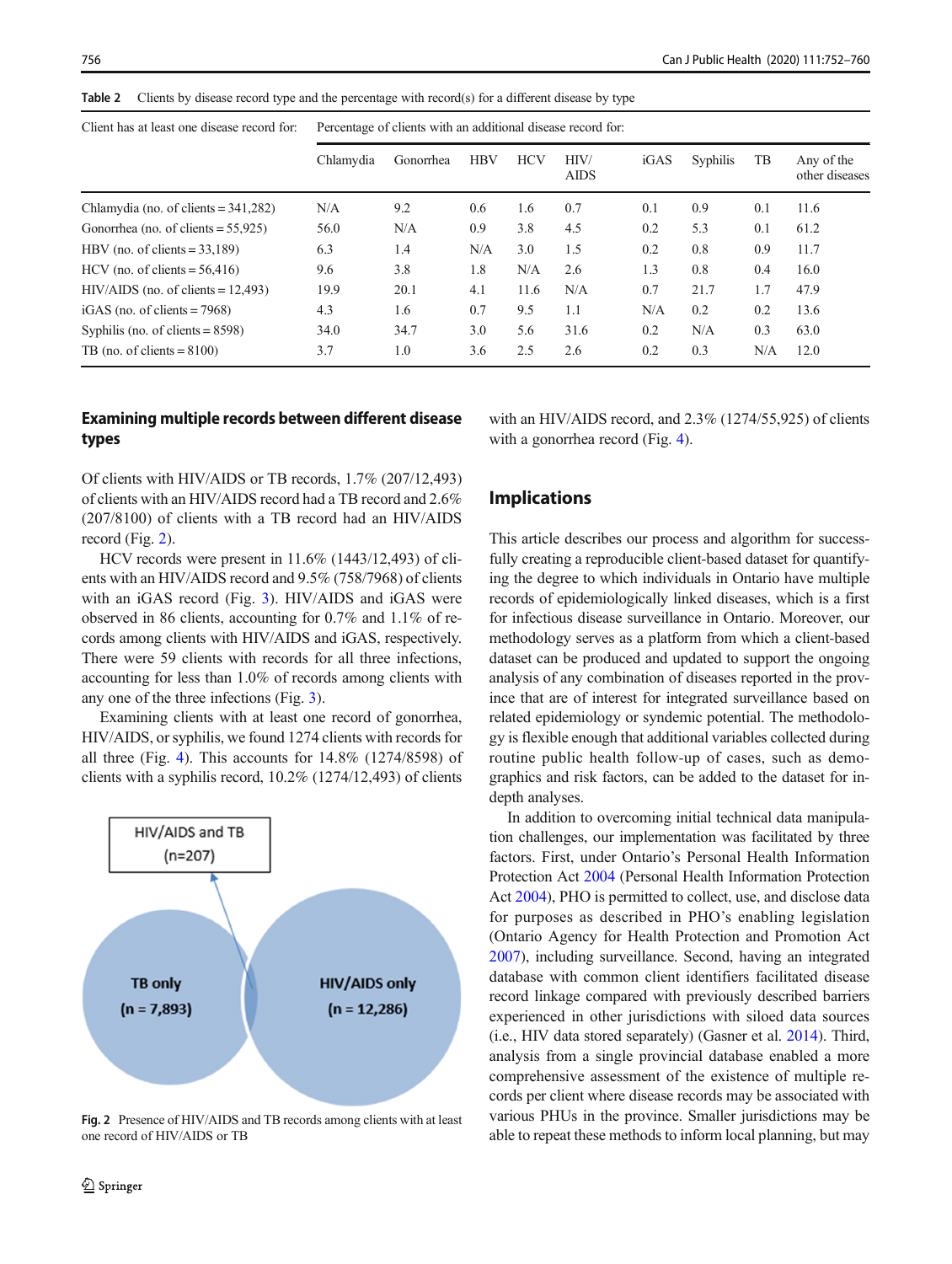<span id="page-5-0"></span>Fig. 3 Presence of HCV, HIV/ AIDS, and iGAS records among clients with at least one record of HCV, HIV/AIDS, or iGAS



not identify the existence of multiple records per client due to small counts. Smaller jurisdictions may also risk missing disease records if there is frequent movement of clients across their boundaries where their disease events are then attributed to other jurisdictions where they do not have access to the records for surveillance purposes.

Beyond establishing the proof-of-concept client-based dataset, our preliminary analyses using the eight included diseases also provided important previously undescribed insights into the intersection of sexually transmitted and bloodborne infections (STBBI) and related infections of TB and iGAS in the province. Interestingly, we found that 23.1% of clients had more than one disease record, representing close to half (45.1%) of all of the disease records. We have not found other reports describing the proportion of clients with more than one disease record of the diseases included in our analysis to compare our findings. In terms of disease types, we found that the occurrence of having at least one other disease type ranged from 12% (chlamydia, HBV, and TB) to 63% (syphilis). These proportions of at least one other disease type are similar to previously published results of an analysis from the New York City Department of Health and Mental Hygiene (NYC DOHMH), where 11% (HBV) to 64% (syphilis) of their client records had more than one disease type. However, their dataset did not include iGAS and required deterministic matching to link records across databases (Drobnik et al.

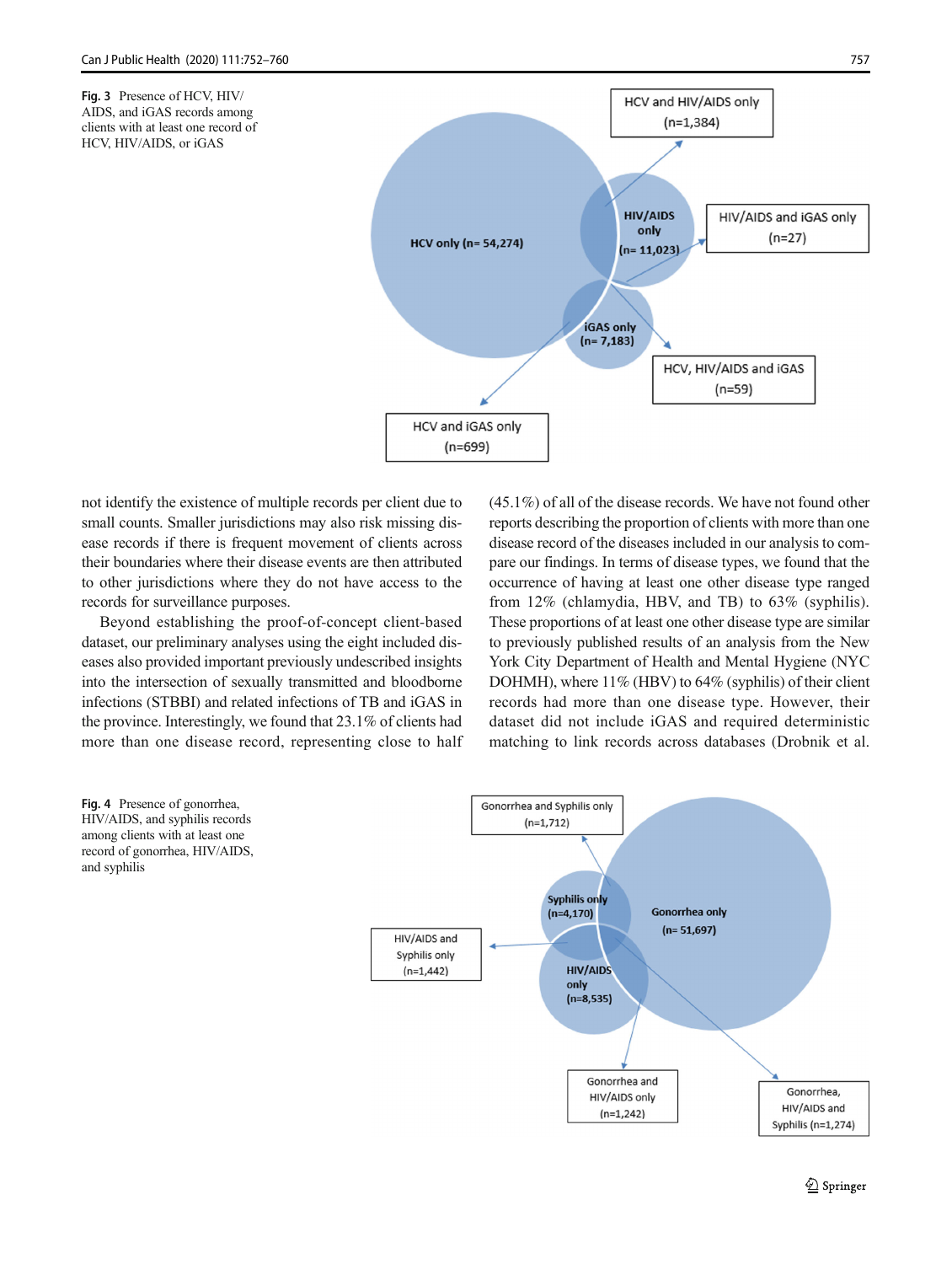[2014\)](#page-7-0). In both our analysis and the findings from NYC DOHMH, infection with two or more types of diseases was the most common among those with syphilis, followed by gonorrhea (52% in NYC DOHMH) (Drobnik et al. [2014](#page-7-0)). Further analysis is required to explore these results, particularly with respect to the timing of the syphilis or gonorrhea disease events in relation to other STBBI disease types, and the implications this may have for STI prophylaxis and prevention (Molina et al. [2018;](#page-7-0) Tan et al. [2017](#page-8-0)).

We also examined the presence of three specific disease type combinations with known interactions to begin to explore how these methods can be used to support surveillance in Ontario. First, we assessed HIV/AIDS and TB and found 2.6% of TB cases also had an HIV/AIDS record, which is similar to findings in previous analyses of Ontario data (Ontario Agency for Health Protection and Promotion (Public Health Ontario) [2015\)](#page-7-0) and is in line with or lower than the percentage of TB cases with HIV/ AIDS co-infection in other jurisdictions (BC Centre for Disease Control [2019;](#page-7-0) Public Health Agency of Canada [2014](#page-7-0); Rivest et al. [2014](#page-8-0)). Further analysis is required to determine the timing of TB and HIV/AIDS relative to each other, and whether initiatives to routinely screen for HIV/AIDS or TB at the time of TB or HIV/AIDS diagnosis, respectively, have led to changes in timing of identification or prevalence of overlapping infections (Public Health Agency of Canada [2014;](#page-7-0) Public Health Agency of Canada [2019](#page-8-0)).

Second, despite the overlap in modes of acquisition/ transmission between HIV/AIDS and hepatitis C and iGAS, specifically sharing of drug use equipment, there were only 59 clients in our dataset with all three disease types. Data from the aforementioned London, Ontario, iGAS outbreak investigation indicated that 9.5% of individuals (14/147) with iGAS infections were positive for both HCV and HIV (Dickson et al. [2018\)](#page-7-0). These individuals would represent 23.7% (14/59) of the clients with HCV, HIV/AIDS, and iGAS records in our dataset. This outbreak occurred recently, between April 1, 2016 and February 28, 2018, and therefore, the combination of HIV/ AIDS, HCV, and iGAS may be an emerging issue in the province, particularly among people who use injection drugs. Continued and ongoing monitoring of this disease overlap is important to inform prevention and response efforts.

Third, we identified 1274 clients in our dataset with records of HIV/AIDS, gonorrhea, and syphilis, representing over 10% of clients with HIV or syphilis records. While HIV–syphilis co-infection and HIV–gonorrhea co-infection have been previously assessed in separate unpublished analyses, in Ontario, this is the first time records of all three have been examined together at a provincial level. As described above, understanding the overlaps of STBBIs can inform prevention activities. This type of analysis also supports integrated approaches to STBBIs as described in the Pan-Canadian Framework for Action on STBBIs (Public Health Agency of Canada [2018](#page-8-0)).

#### Limitations

While our aim is to develop novel methods of analyzing infectious disease surveillance data, these data have several limitations. As with all passive surveillance systems, only cases of diseases reported to public health and recorded in iPHIS were included in our dataset. Our dataset may be an underrepresentation of the true disease burden in Ontario. This underreporting may vary by disease due to factors such as disease awareness, health-seeking behaviours, availability of health care, severity of illness, clinical practice, methods of laboratory testing, and reporting behaviours. Laboratory testing methods and provincial case definitions for some diseases have changed over time which may also impact the number of cases reported (Ontario Agency for Health Protection and Promotion (Public Health Ontario) [2018\)](#page-7-0). Our dataset may underestimate the number of people with multiple disease records and the number of records per client if an individual was entered in duplicate as two separate clients. Individuals testing positive for HIV anonymously (Government of Ontario [2014\)](#page-7-0) will result in an anonymous client with only the HIV record associated with it and cannot be linked to other disease types. Our dataset may also overestimate the number of records per client, particularly for STIs, where multiple instances of the same infection episode were entered as separate disease records, such as follow-up positive testing results being counted as a new infection. However, this is likely minimized as PHUs assess whether each infection is likely to be the same versus a new infection. Conversely, it is also possible that separate infections occurred and were only entered into iPHIS once.

### Summary

Our initial description of client-based communicable disease surveillance is a step towards better characterization of syndemics in Ontario. While future analyses using additional client and disease record data will allow more fulsome exploration of syndemics, the findings from this initial analysis reveal the degree to which STBBI and epidemiologically related disease events (TB and iGAS) occur and overlap in Ontario. We hope that these findings enable a more clientfocused approach to surveillance for Ontario and inform other jurisdictions interested in adopting/adapting similar approaches. While we have identified interesting disease type combinations, we cannot say whether they constitute syndemics without more detailed analyses and sociodemographic information. Therefore, important next steps include assessing the timing between different infections and incorporating additional variables such as age, gender, geographic location, and risk factors. Specific factors of interest could be examined in the future, such as psychoactive drug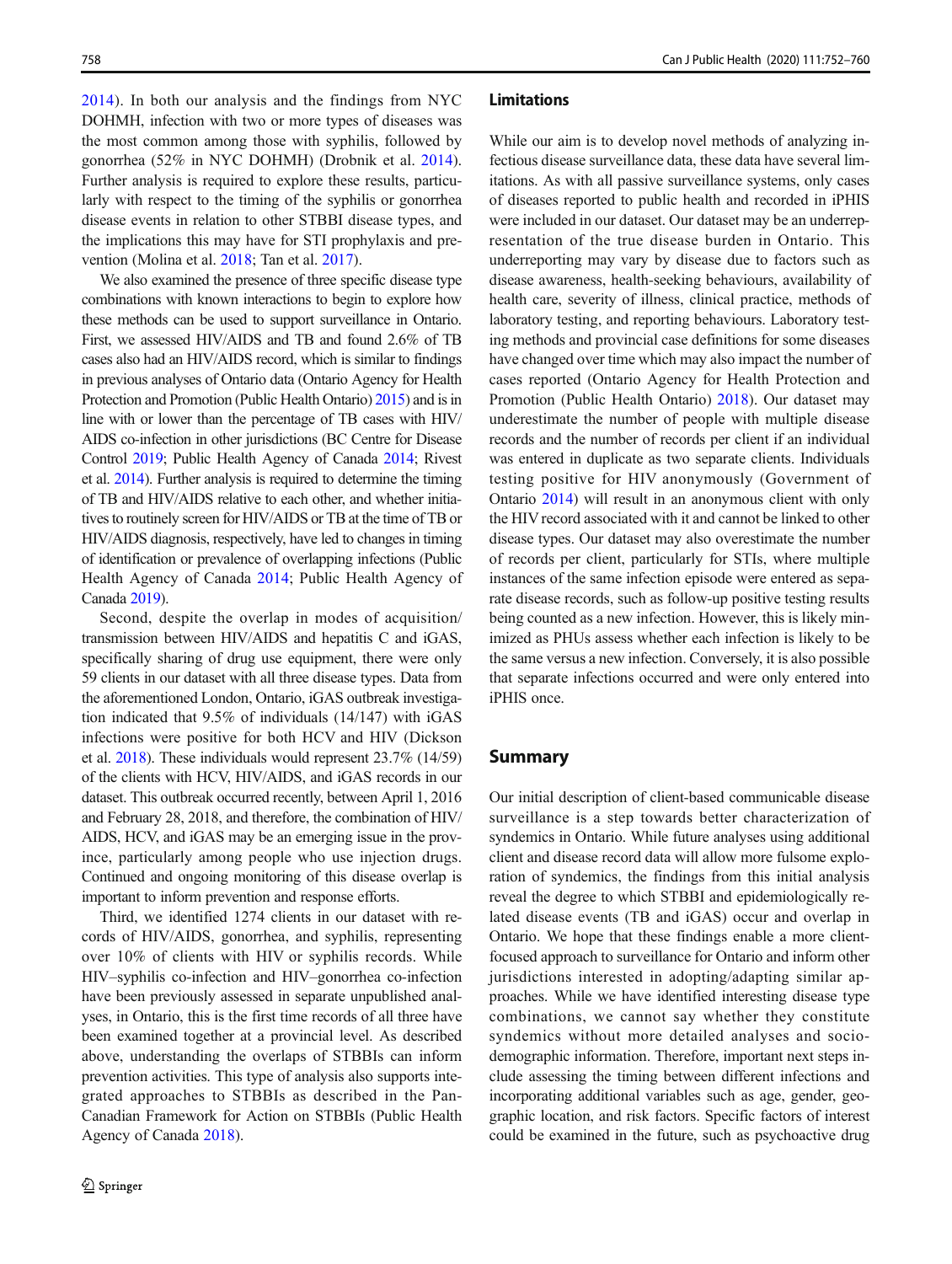<span id="page-7-0"></span>use among clients with STBBI records or the prevalence of homeless/underhoused and injection drug use among those with BBIs. These additions will help us understand who is at disproportionate risk of having multiple infectious diseases in Ontario and possibly those who may be more likely to transmit those infections, potentially helping to inform more targeted public health interventions. Future considerations also include determining processes for surveillance reporting to public health stakeholders and prioritizing the potential analyses from this platform methodology based on public health needs. Ultimately, the goal of our syndemic-based approach is to inform public health interventions.

### Compliance with ethical standards

This project was approved by the Public Health Ontario (PHO) Ethics Review Board and the project team completed a privacy impact assessment (PIA), reviewed by PHO's Privacy Office.

Conflict of interest The authors declare that they have no conflict of interest.

Open Access This article is licensed under a Creative Commons Attribution 4.0 International License, which permits use, sharing, adaptation, distribution and reproduction in any medium or format, as long as you give appropriate credit to the original author(s) and the source, provide a link to the Creative Commons licence, and indicate if changes were made. The images or other third party material in this article are included in the article's Creative Commons licence, unless indicated otherwise in a credit line to the material. If material is not included in the article's Creative Commons licence and your intended use is not permitted by statutory regulation or exceeds the permitted use, you will need to obtain permission directly from the copyright holder. To view a copy of this licence, visit <http://creativecommons.org/licenses/by/4.0/>.

- Alberta Health. (2015). Surveillance and assessment. Notifiable sexually transmitted Infections and human immunodeficiency virus – 2013 annual report. Edmonton, AB: Government of Alberta. [https://open.](https://open.alberta.ca/dataset/b880934d-41ec-4f92-8c6b-6ca34a08bb81/resource/df2e9225-1614-472e-b5c9-0f34166d4284/download/STI-ND-Annual-Report-2013.pdf) [alberta.ca/dataset/b880934d-41ec-4f92-8c6b-6ca34a08bb81/](https://open.alberta.ca/dataset/b880934d-41ec-4f92-8c6b-6ca34a08bb81/resource/df2e9225-1614-472e-b5c9-0f34166d4284/download/STI-ND-Annual-Report-2013.pdf) [resource/df2e9225-1614-472e-b5c9-0f34166d4284/download/STI-](https://open.alberta.ca/dataset/b880934d-41ec-4f92-8c6b-6ca34a08bb81/resource/df2e9225-1614-472e-b5c9-0f34166d4284/download/STI-ND-Annual-Report-2013.pdf)[ND-Annual-Report-2013.pdf.](https://open.alberta.ca/dataset/b880934d-41ec-4f92-8c6b-6ca34a08bb81/resource/df2e9225-1614-472e-b5c9-0f34166d4284/download/STI-ND-Annual-Report-2013.pdf) Accessed 22 August 2019.
- BC Centre for Disease Control. (2019). TB in British Columbia: Annual surveillance report 2017. Vancouver, BC: BC Centre for Disease Control. [http://www.bccdc.ca/resource-gallery/Documents/](http://www.bccdc.ca/resource-gallery/Documents/Statistics%20and%20Research/Statistics%20and%20Reports/TB/TB_Annual_Report_2017.pdf) [Statistics%20and%20Research/Statistics%20and%20Reports/TB/](http://www.bccdc.ca/resource-gallery/Documents/Statistics%20and%20Research/Statistics%20and%20Reports/TB/TB_Annual_Report_2017.pdf) [TB\\_Annual\\_Report\\_2017.pdf.](http://www.bccdc.ca/resource-gallery/Documents/Statistics%20and%20Research/Statistics%20and%20Reports/TB/TB_Annual_Report_2017.pdf) Accessed 23 August 2019.
- Bhanich-Supapol, W., Whelan, M. (2011). HCV infection among HIV cases reported in Ontario, 1999-2009. Can J Infect Dis Med Microbiol, 22(Suppl B Spring), 79B. [https://www.cahr-acrv.ca/wp](https://www.cahr-acrv.ca/wp-content/uploads/2012/09/CAHR2011-Oral-and-poster-abstracts.pdf)[content/uploads/2012/09/CAHR2011-Oral-and-poster-abstracts.](https://www.cahr-acrv.ca/wp-content/uploads/2012/09/CAHR2011-Oral-and-poster-abstracts.pdf) [pdf.](https://www.cahr-acrv.ca/wp-content/uploads/2012/09/CAHR2011-Oral-and-poster-abstracts.pdf) Accessed 22 August 2019.
- County of Los Angeles Public Health. (2017). 2010–2014 HIV & STD burden by health district: guide to the health district profiles. Los Angeles, CA: Los Angeles County Public Health. [http://](http://publichealth.lacounty.gov/dhsp/Mapping/Docs/2010-2014_HIV-STD_BurdenByHealthDistrict-GuideToHealthDistrictProfiles.pdf) [publichealth.lacounty.gov/dhsp/Mapping/Docs/2010-2014\\_HIV-](http://publichealth.lacounty.gov/dhsp/Mapping/Docs/2010-2014_HIV-STD_BurdenByHealthDistrict-GuideToHealthDistrictProfiles.pdf)[STD\\_BurdenByHealthDistrict-GuideToHealthDistrictProfiles.pdf.](http://publichealth.lacounty.gov/dhsp/Mapping/Docs/2010-2014_HIV-STD_BurdenByHealthDistrict-GuideToHealthDistrictProfiles.pdf) Accessed 22 August 2019.
- Dickson, C., Pham, M. T., Nguyen, V., Broacher, C., Silverman, M. S., Khaled, K., & Hovhannisyan, G. (2018). Community outbreak of invasive group a streptococcus infection in Ontario, Canada. Can Commun Dis Rep, 44(7/8), 182–188. [https://doi.org/10.14745/ccdr.](https://doi.org/10.14745/ccdr.v44i78a06) [v44i78a06.](https://doi.org/10.14745/ccdr.v44i78a06)
- Drobnik, A., Pinchoff, J., Bushnell, G., Terranova, E., & Fuld, J. (2013). Matching New York City viral hepatitis, tuberculosis, sexually transmitted diseases and HIV surveillance data, 2000-2010. New York City Department of Health and Mental Hygiene: Epi Research Report, October, 2013, 1–12 [https://www1.nyc.gov/assets/doh/](https://www1.nyc.gov/assets/doh/downloads/pdf/epi/epiresearch-PCSI.pdf) [downloads/pdf/epi/epiresearch-PCSI.pdf.](https://www1.nyc.gov/assets/doh/downloads/pdf/epi/epiresearch-PCSI.pdf)
- Drobnik, A., Pinchoff, J., Bushnell, G., Ly, S., Yuan, J., Varma, J. K., Fuld, J. (2014). Matching HIV, tuberculosis, viral hepatitis and sexually transmitted diseases surveillance data, 2000-2010: Identification of Infectious Disease Syndemics in New York City. J Public Health Manag Pract, Sep-Oct;20(5):506-12.
- Gasner, M. R., Fuld, J., Drobnik, A., & Varma, J. K. (2014). Legal and policy barriers to sharing data between public health programs in New York City: a case study. Am J Public Health, 104(6), 993–997. <https://doi.org/10.2105/AJPH.2013.301775>.
- Government of Ontario. (2014). HIV/AIDS tests and treatment: learn how to get tested and treated for HIV/AIDS through these programs. Toronto, ON: Queen's Printer for Ontario. [https://www.ontario.ca/](https://www.ontario.ca/page/hivaids-tests-and-treatment) [page/hivaids-tests-and-treatment](https://www.ontario.ca/page/hivaids-tests-and-treatment). Accessed 23 August 2019.
- Khan, K., Rea, E., McDermaid, C., Stuart, R., Chambers, C., Wang, J., ...Hwang, S. W. (2011). Active tuberculosis among homeless persons, Toronto, Ontario, Canada, 1998–2007. Emerg Infect Dis, 17(3), 357–365. [https://doi.org/10.3201/eid1703.100833](http://creativecommons.org/licenses/by/4.0/)
- Lee, C., Whelan, M., Achonu, C., Bhanich-Supapol, W., Christian, J. (2011). P1-S1.07 Multiple bacterial sexually transmitted infections in Ontario, Canada. Sexually Transmitted Infections, 87(Suppl 1): A102. [https://sti.bmj.com/content/87/Suppl\\_1/A102.2](https://sti.bmj.com/content/87/Suppl_1/A102.2). Accessed 22 August 2019.
- Molina, J. M., Charreau, I., Chidiac, C., Pialoux, G., Cua, E., Delauguerre, C., et al. (2018). Post-exposure prophylaxis with doxycycline to prevent sexually transmitted infections in men who have sex with men: an open-label randomised substudy of the ANRS IPERGAY trial. Lancet Infect Dis, 18(3), 308–317. [https://doi.org/](https://doi.org/10.1016/S1473-3099(17)30725-9) [10.1016/S1473-3099\(17\)30725-9](https://doi.org/10.1016/S1473-3099(17)30725-9).
- Murti, M., Wong, J., Whelan, M., Renda, C., Hohenadel, K., Macdonald, L., & Parry, D. (2019). The need for integrated public health surveillance to address sexually transmitted and blood-borne syndemics. Can Commun Dis Rep, 45(2/3), 63–66. [https://doi.org/](https://doi.org/10.14745/ccdr.v45i23a03) [10.14745/ccdr.v45i23a03.](https://doi.org/10.14745/ccdr.v45i23a03)
- Ontario Agency for Health Protection and Promotion (Public Health Ontario). (2015). Tuberculosis: Ontario provincial report, 2012. Toronto, ON: Queen's Printer for Ontario. [https://www.](https://www.publichealthontario.ca/-/media/documents/tuberculosis-on.pdf?la=en) [publichealthontario.ca/-/media/documents/tuberculosis-on.pdf?la=](https://www.publichealthontario.ca/-/media/documents/tuberculosis-on.pdf?la=en) [en.](https://www.publichealthontario.ca/-/media/documents/tuberculosis-on.pdf?la=en) Accessed 22 August 2019.
- Ontario Agency for Health Protection and Promotion (Public Health Ontario). (2018). Factors affecting reportable diseases in Ontario (1991–2016). Toronto, ON: Queen's Printer for Ontario. [https://](https://www.publichealthontario.ca/-/media/documents/factors-reportable-diseases-ontario-1991-2016.pdf?la=en) [www.publichealthontario.ca/-/media/documents/factors-reportable](https://www.publichealthontario.ca/-/media/documents/factors-reportable-diseases-ontario-1991-2016.pdf?la=en)[diseases-ontario-1991-2016.pdf?la=en](https://www.publichealthontario.ca/-/media/documents/factors-reportable-diseases-ontario-1991-2016.pdf?la=en). Accessed 23 August 2019.
- Ontario Agency for Health Protection and Promotion Act. (2007). SO 2007, c 10, Sched. K. <https://www.ontario.ca/laws/statute/07o10>. Accessed 24 September 2019.
- Personal Health Information Protection Act. (2004). SO 2004, c 3, Sched. A. <https://www.ontario.ca/laws/statute/04p03>. Accessed 24 September 2019.
- Public Health Agency of Canada. (2014). Canadian tuberculosis standards (7th ed.). Ottawa, ON: Her Majesty the Queen in Right of Canada. [https://www.canada.ca/en/public-health/services/](https://www.canada.ca/en/public-health/services/infectious-diseases/canadian-tuberculosis-standards-7th-edition.html) [infectious-diseases/canadian-tuberculosis-standards-7th-edition.](https://www.canada.ca/en/public-health/services/infectious-diseases/canadian-tuberculosis-standards-7th-edition.html) [html](https://www.canada.ca/en/public-health/services/infectious-diseases/canadian-tuberculosis-standards-7th-edition.html). Accessed 19 August 2019.